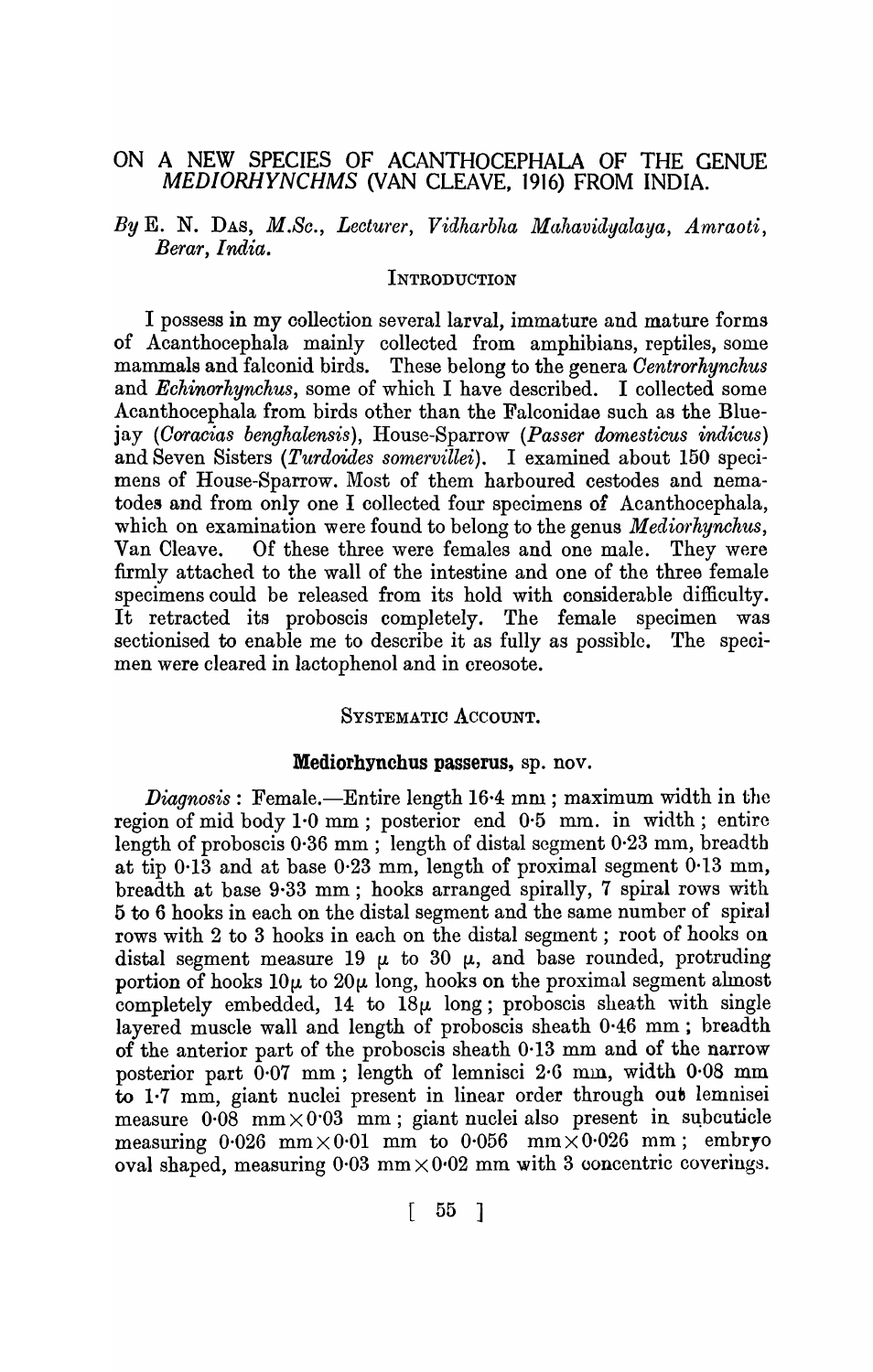*Male.-Entire* length of the body 5·6 mm, width 0·6 mm. Other diagnostic features are the same as described for the female; testes one behind the other; anterior. testis measures  $0.56 \times 0.31$  mm, posterior testis measures  $0.8\times0.38$  mm.



TEXT-FIG. 1.-Mediorhynchus passerus, sp. nov.

 $a.$  Female specimen, entire;  $b.$  Male specimen, entire,  $c.$  A. slice of body wall;  $d.$ retracted proboscis; e. female proboscis;  $\dot{f}$ . male proboscis. (Ccn., circular canal; dsg., distal segment; *psg.,* proximal segment).

*Description.*-In the living condition, the worms show traces of segmentation which is probably due to the highly developed lacunar system. The male and female show pronounced sexual dimorphism like some other species of this genus. Van Cleave (1947) states, "In fact the difference between males and females is so great that it is equivalent to the difference between distinct species in some other representatives of this genus" In view of this, I thought it convenient to describe the two sexes separately.

*Body.-(text-fig.* 1a) Body is cylindrical and uniform in thickness except at the posterior extremity where it tapers. The total length of the worm is 16·4 mm, and width  $1·0$  mm, and at the narrow posterior end O·5mm.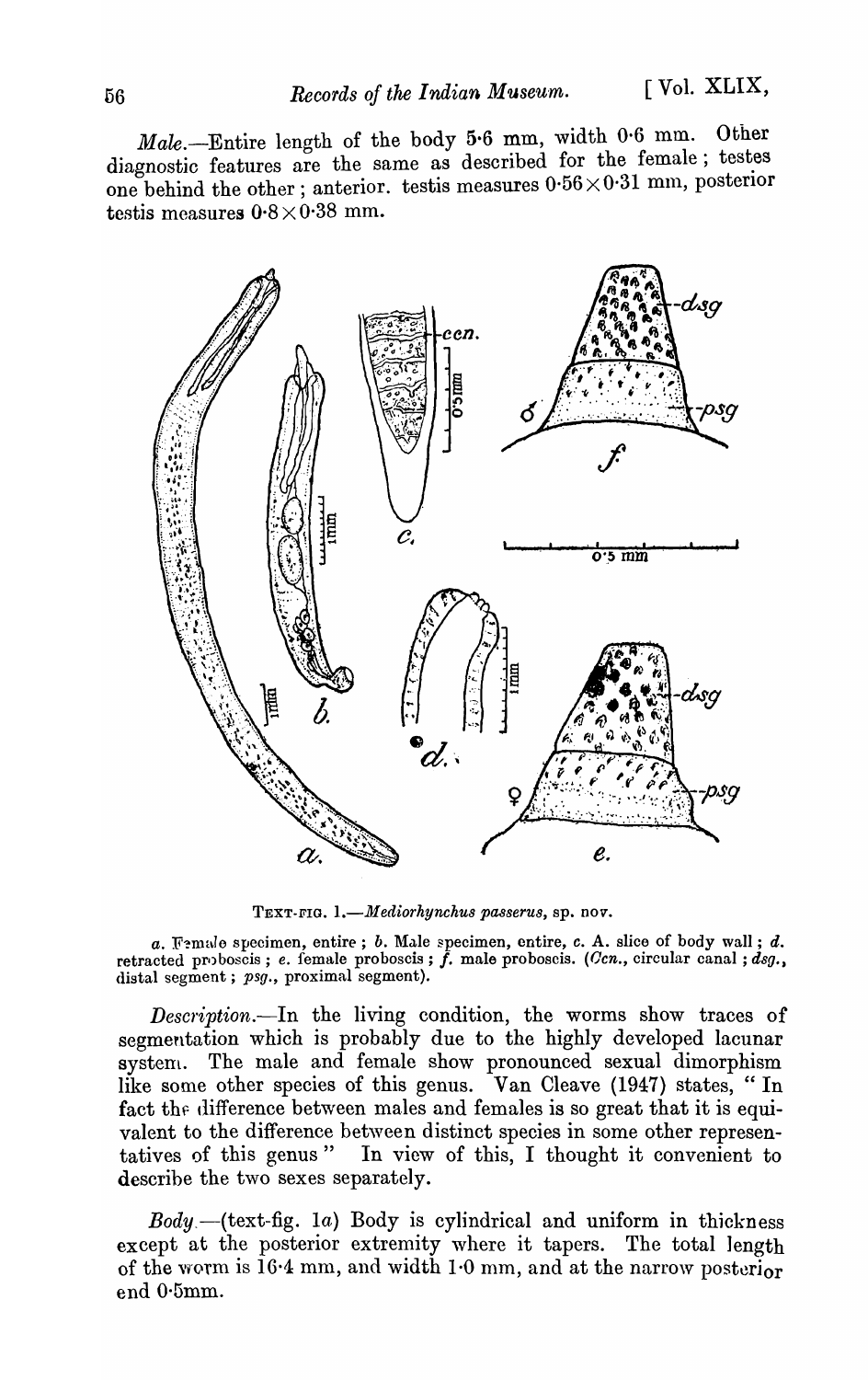*Body wall*.--The body wall is  $0.08$  to  $0.10$  mm in thickness. Below the outermost cuticle (text-fig.  $2b$ , c) there is a thin region of fibrillar subcuticle (text-fig. 2b, fsc) below which the fibrillae of the subcuticular layer are radially disposed (text-fig. 2b, rfsc). It is traversed by lacunar spaces (text-fig. *2b, lsp)* of various sizes and by giant nuclei (text fig. *2b,*   $g_n$ ) situated at various intervals. Each giant nucleus measures  $0.026 \times$  $0.01$  mm to  $0.056 \times 0.02$  mm. Below this region there is a narrow layer of circular muscles (text-fig. *2b, cm)* and below it longitudinal muscles  $(\text{text-fig. } 2b, lm)$ . These longitudinal muscles do not form a continuous layer but form patches of bands from the anterior to the posterior end of the worm. These bands consist of muscle fibres so arranged as to leave a central space between them.

*Lacunar system.-There* is a main lacunar canal (text-fig. *2a, dlo)*  situated on the dorsal side of the worm running in the median line. extends from the base of the proboscis to very nearly the posterior end of the worm. The circular canals (text fig. *Ie, ecn)* are situated at regular



TEXT-FIG 2.-Mediorhynchus passerus, sp. nov.

a. Transverse section through mid-body; *b*. A part of the same, magnified; c, A. slice of the anterior segment of the proboscis; d. Sagittal section of the wall of distal segment of proboscis; *e.* Sagittal section of the wall of proximal segment of proboscis *(c.,* cuticle; *em.,* circular muscle; *dlc,* dorsal lacunar canal; *em,* egg-mass; *fsc.* fibrIllar sub-cuticle; *gl.* genital ligament ; *gn.,* giant nucleus; *lm,* longitudinal muscle *lsp,* lacunar space; *orv,* embryo; *rlsc,* radial fibrillar sub-cuticle).

intervals, and in transverse sections both are seen to lie entirely in the radial fibrillar subcuticle. A small slice (text fig. 1c) of the body wall cut longitudinally shows the circular canals one over the other showing branches. The relation of the circular canals to the median dorsal one is obscure and could not be made out.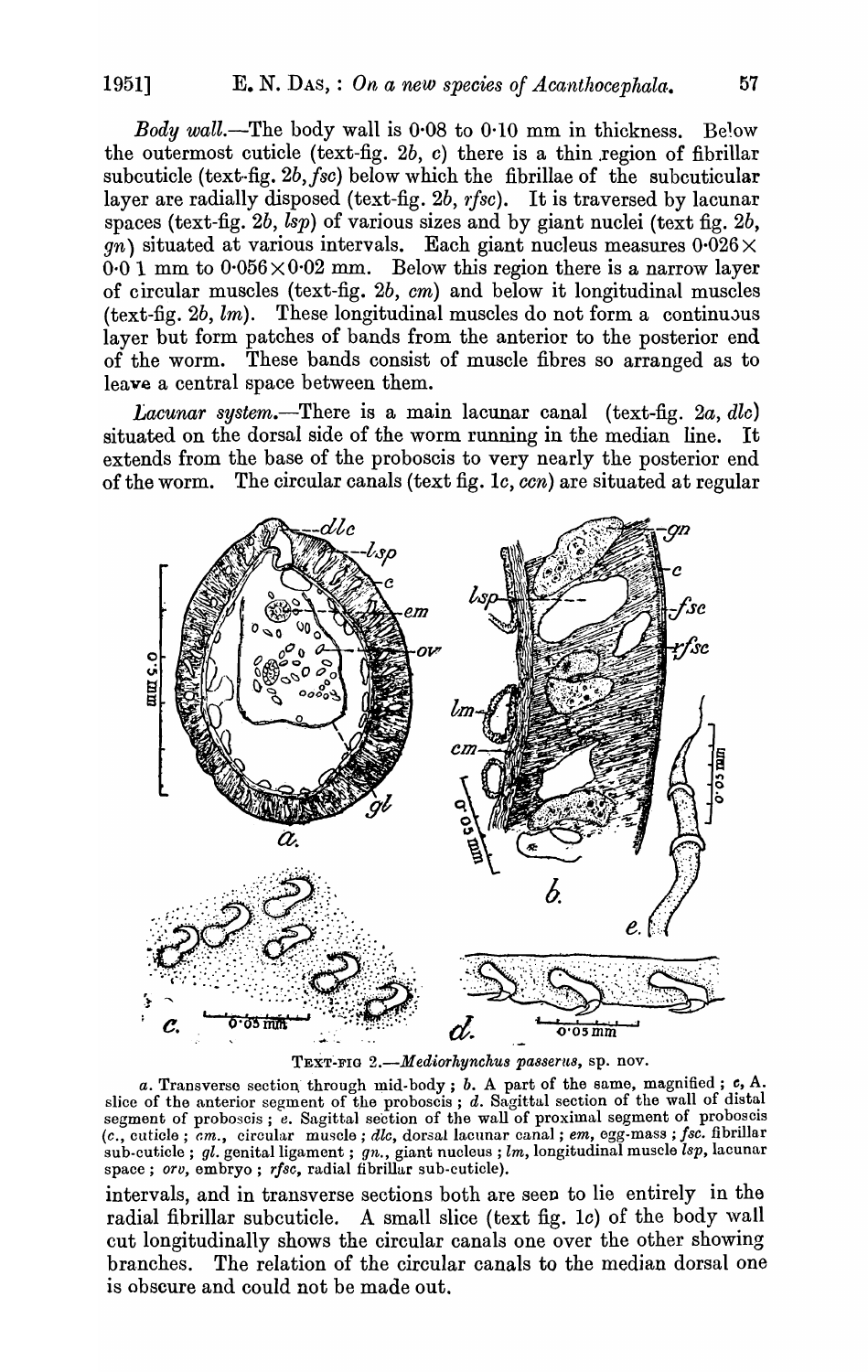*Proboscis.-The* entire proboscis (text-fig. *Ie)* measures 0-36 mm in 1ength. The distal segment (text-fig. Ie, *dsg)* is conical in shape, 0·23 mm, long, 0·13 mm in width at the tip of the cone and 0·23 mm in width at the base. The proximal segment (text-fig. Ie, *psg)* of the proboscis is  $0.13$  long and  $0.33$  mm in width. Hooks on the proboscis are arranged in diagonal spiral rows and since in a mount of the worm in any position only a small part of the spiral is seen, it is not possible to count the total number. There are 7 spiral rows with 5 to 6 hooks in each row on the distal segment and the same number of spiral rows with 2 to 3 hooks in each on the proximal segment. The total number of hooks is not of any diagnostic significance in this genus. Van Cleave (1947) states, "As Meyer (1931) has maintained for these forms, the hook arrangement is in the form of diagnol spirals. This departure from the arrangement in straight, parallel longitudinal rows renders enumeration extremely difficult. It is wholly impossible to follow spirals from one surface to the other specially because the tips of the hooks are so frequently obscured by cuticular elevations of the body wall. Since number and arrangement of the hooks had been the chief characteristic on which species had been described it has been necessary in the present study to revaluate the features on which species may be distinguished."



TEXT-FIG. 3.-Mediorhynchus passerus, sp. nov. Sagittal section through the proboscis and anterior part of the body.

 $an$ , anterior nerve; *cng*., central nerve ganglion; *lmn*, lemniscus; pn, posterior nerve; ps, proboscis sheath; rm. retractor muscles. (Other lettering as in text-figs. 1 and 2).

Hooks.-Hooks (text-figs. 2 *c & d*) of the distal segment vary much in size and shape from those on the proximal segment (text-fig. *2e*  Hooks on the distal segment have large ensheathed roots rounded bases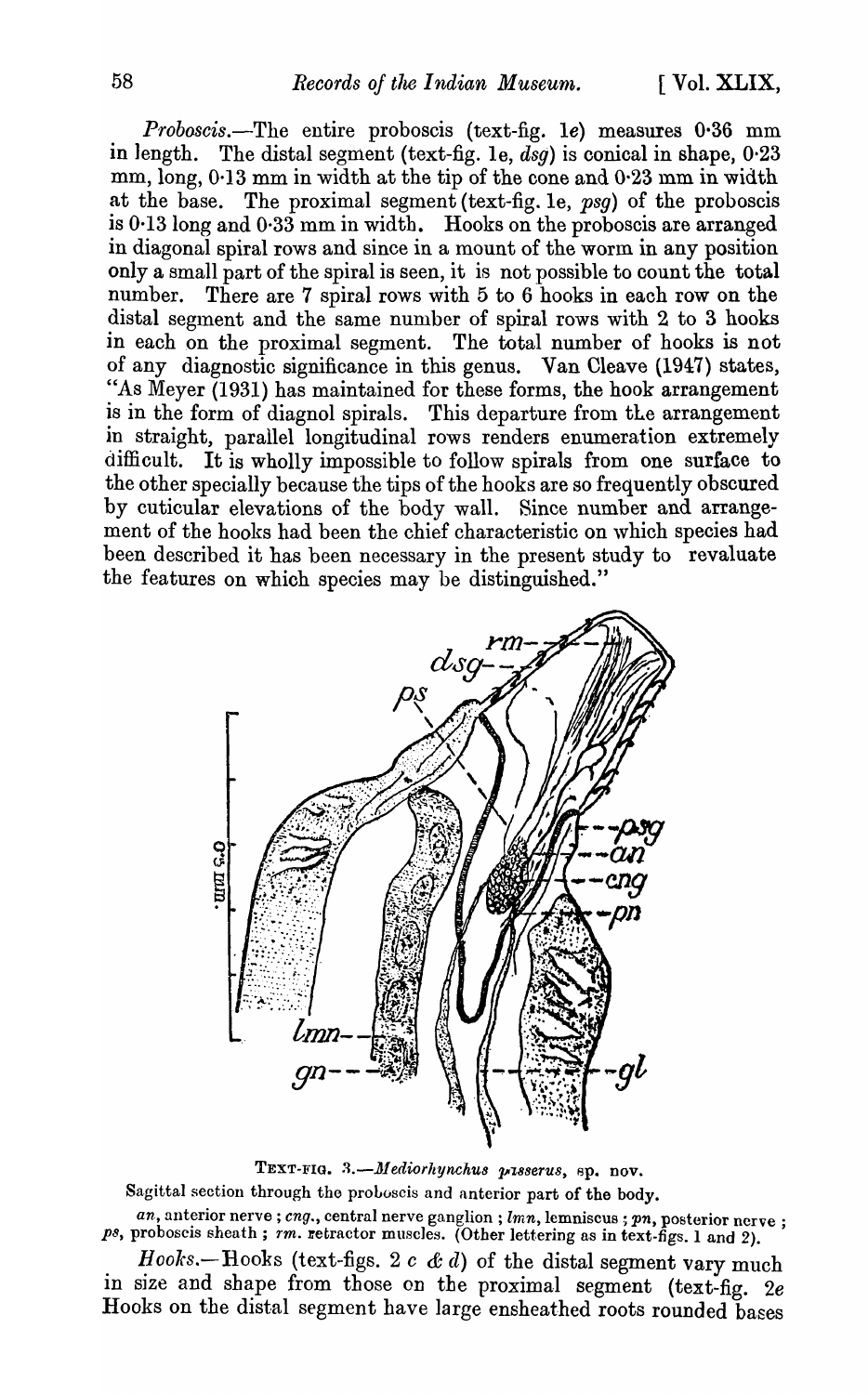each measuring 19  $\mu$  to 30  $\mu$ . The base is embedded in the thick subcuticle of the proboscis wall. The free part of the hook *viz* the portion which protrudes out of the proboscis wall is sharp and short and measures 10  $\mu$  to 20 $\mu$  in length. Hooks on the proximal segments are almost completely embedded in the wall of the proboscis so that only a small part of the hook is free. The base is not rounded as in those of the distal segment.

*Proboscis sheath.*-The proboscis sheath (text-fig. 3, ps) measures  $0.46$  mm in length. The broad anterior part measures  $0.13$  mm in width and the narrow posterior part measures 0·07 mm in width. The wall of the proboscis sheath is composed of a single muscle layer.

*Lemnisci.-The* lemnisci (text-fig. 3, *lmn)* are long and finger like and they measure 2·6 mm in length and 0·08 to 1·7 mm in width. In gittal sections they show the presence of giant nu clei arranged one hind the other in a linear row. A giant nucleus mea sures (text-fig. 3, *gn*)  $0.08 \times 0.03$  mm.

*Nervous system.-The* central nerve ganglion (text-fig. 3, *eng)* is situated in the middle of the proboscis sheath. From it, nerve are given off both to the anterior and posterior regions of the worm. Nerves anteriorly (text fig. 3, *an)* to the retractor muscles of the proboscis and posteriorly (text-fig. 3,  $pn$ ) to the genital ligaments could be clearly made out both in whole worms cleared in lactophenol and in sagittal sections.

*Genitalia.-The* genital ligaments (text-fig. 3, *gl)* arise from the sides of the proboscis sheath at the level of the nerve ganglion, enclose the egg masses between them and finally rest on the uterine bell (text-fig. *4a, ub).* In close proximity of the uterine bell, each ligament is slightly broader. The embryo mass (text-fig. 4c) measures  $0.12 \text{ mm} \times 0.06 \text{ mm}$ . Its central region is full of embryos in different stages of maturity. more mature embryos are found at the periphery of the embryo mass. Each embryo (text-fig. 4b) is oval in shape measuring  $0.03\times0.02$  mm and is enclosed within three concentric egg-membranes. The uterine bell is spherical and measures  $0.15 \times 0.10$  mm and lies immediately behind the egg masses. At its posterior end lies the elongated uterus  $(\text{text-fig. }4a, u)$  with a narrow lumen and thick walls showing in a sagittal section the presence of two nuclei anteriorly placed. These nuclei are much smaller than the giant nuclei. The uterus measures  $0.2$  mm in length; it is 0·06 mm in width at its posterior end and 0·1 mm at its anterior end immediately behind the uterine bell. The uterus is continued into a narrow vaginal canal (text-fig.  $4a, v$ ) measuring  $0.12 \text{ mm}$ in length. The vaginal canal is guarded on each side by an anterior (text-fig. *4a, asm)* and a posterior sphincter muscle-mass (text-fig. *4a,*  psm). The terminal opening of the vaginal canal is the vulva (textfig. *4a, vu).* 

Male.-(text-fig. 1b) It is not necessary to describe again the body wall, lacunar system, position of the central nerve ganglion, as these structures are similar to female worms. The male is much smaller than the female being about one third its size and measures 5·6 mm in length and 0·6 mm in maximum width. It is uniformly thick except at the proboscis and at its posterior end where it constricts immediately anterior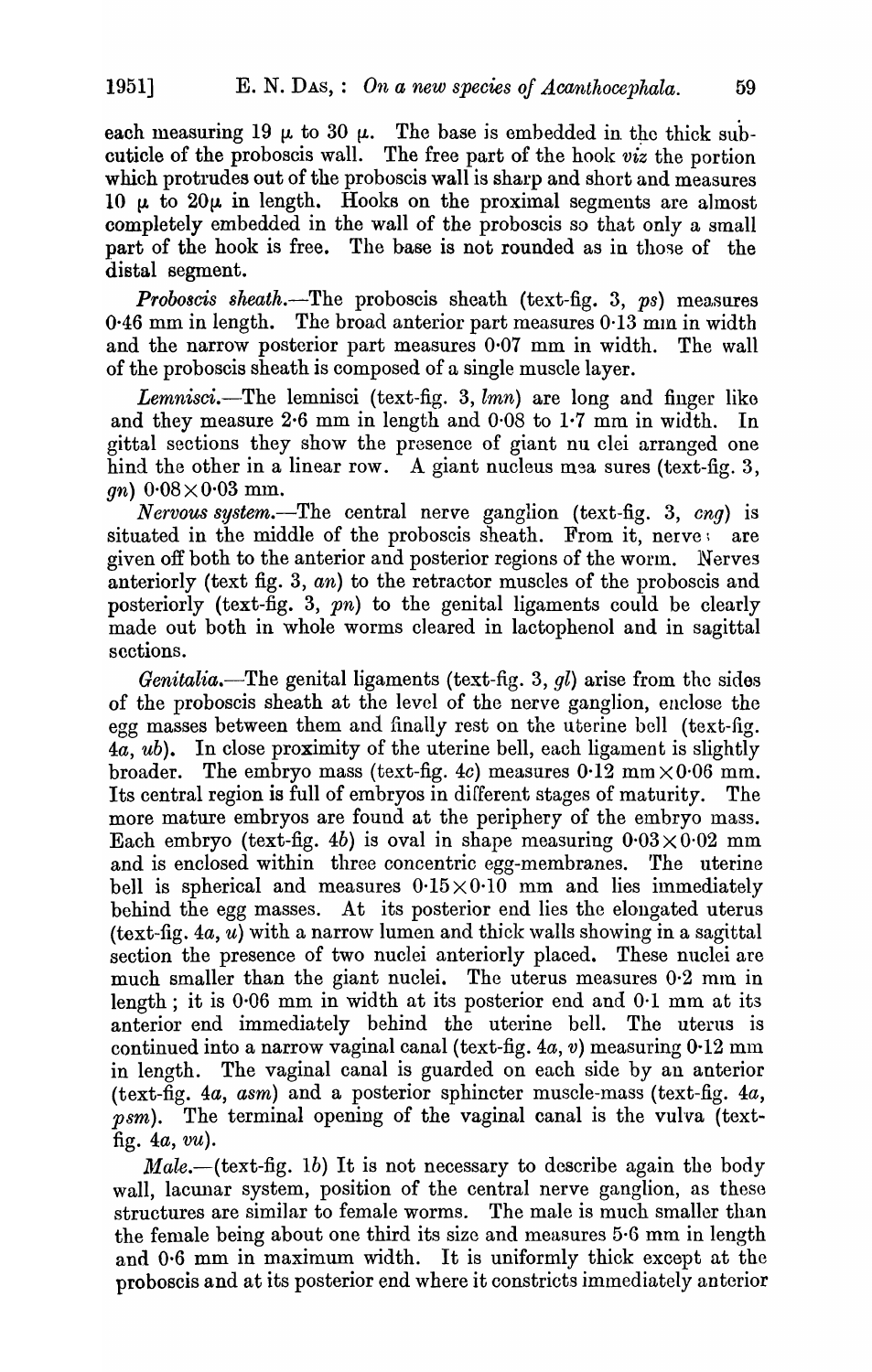to the bursa (text-fig.  $4d, b$ ). In the only male specimen at my disposal the total length of the proboscis is the same as in the female speeimens. The distal part of the proboscis (text-fig. Ie, *dsg)* is 0-23 in the female and 0·21 (text-fig. *If, dsg)* in the male and the proximal part of the proboscis (text-fig. Ie, *psg)* is 0·13 in the female and 0-15 in the meal (text-fig. *1j, psg).* This small difference in the relative lengths of the two regions in the two sexes may be due to unequal contraction of the proboscis and does not appear to be a character of taxonomic importance.



TEXT-FIG. 4.-Mediorhynchus passerus, sp. nov.

a. Sagittal section of the posterior extremity of fomale, showing genital organs *b*. Embryo; *c. Egg mass; d. Male genital organs. <i>[asm, anterior sphincter muscle; b.* bursa; cq., cement glands; ov, embryo: pn., penis; sv., seminal vesicle; *ti.*, anterior testis; *t2*, posterior testis; v, vagina; re, vas effcrens; m, vulva] (Rest of the lettering as in other figures).

*Genitalia.*-The genital ligaments have the same position as in the female. The two oval testes (text-fig.  $4d$ ,  $t1 \& t2$ ) are one behind the other, the anterior (text-fig. *4d, t1)* is slightly smaller. The anterior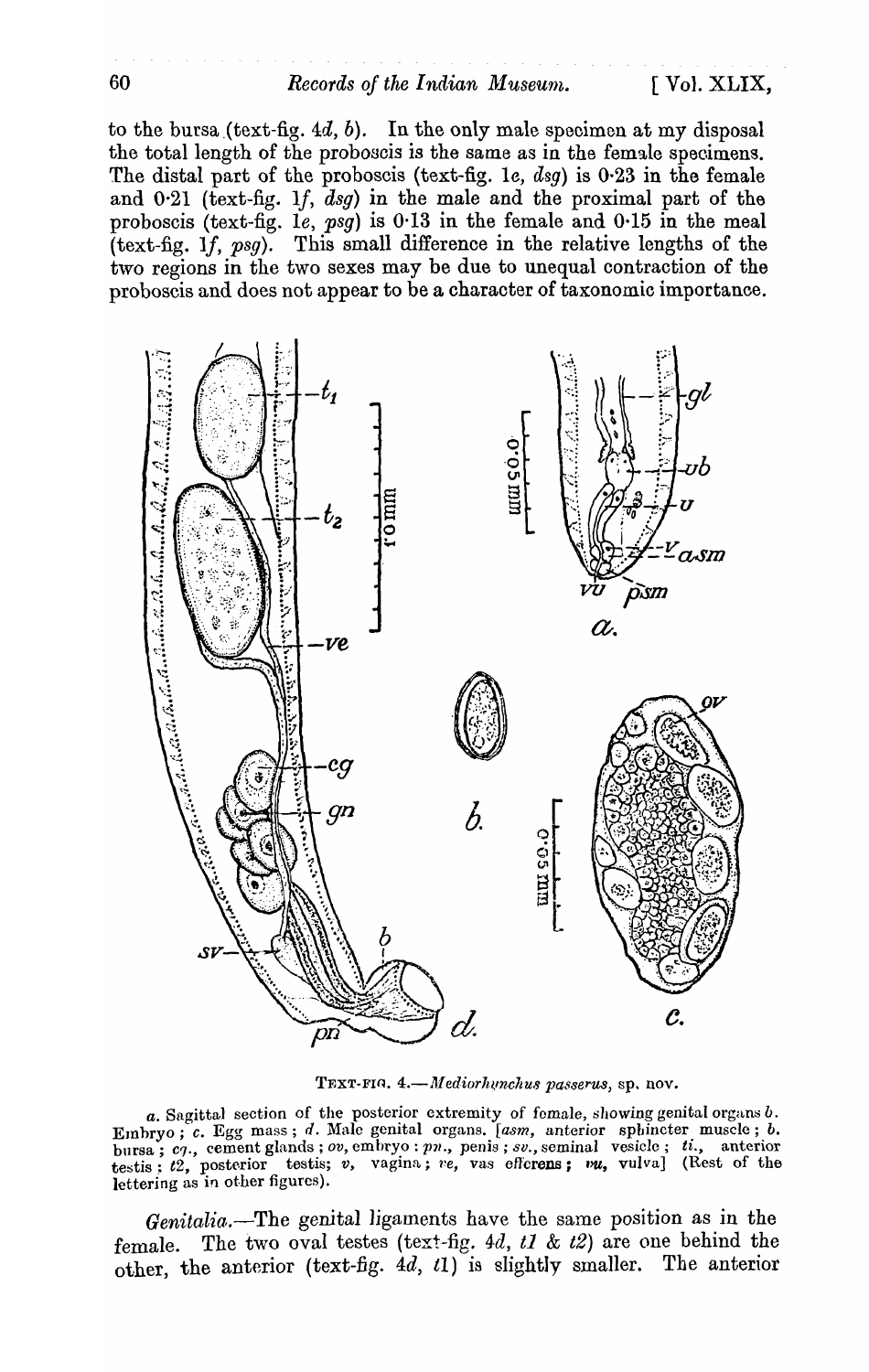testis measures  $0.56 \times 0.31$  mm. and lies approximately in the middle of the body. The posterior testis (text-fig.  $4d, t2$ ) measures  $0.8 \times 0.38$  mm. Each gives off a vas efferens (text-fig.  $4d$ ,  $ve$ ) and the two unite behind the posterior testis to form the vas deferens which runs by the side of the cement gland (text-fig. *4d, cg).* It enlarges behind the cement glands to form a vesicula seminalis (text-fig. *4a, sv)* and ultimately opens in the penis (text-fig. *4d, pn),* which is seen protruding in the everted bursa. I could see only six cement glands though there ought to be eight. Van Cleave (1949) states, "It has long been recognised that eight globular or pear shaped cement glands are characteristic of the Archiacanthocephala" He further states that "the pairing of the He further states that "the pairing of the glands is not always followed exactly since occasionally in some species and regularly in others the individual parts are less symmetrically arranged in such instances they often overlap one another, obscuring the pattern of their arrangement and making the recognition of the number difficult" I consider that in the male specimen I have in my possession, there is overlapping and hence actually  $I$  see only six. Each cement gland measures  $0.28 \times 0.10$  mm in the cleared specimen. Each gland is a uninucleated structure with centrally placed giant nucleus. This observation conforms to that of Van Cleave's (1949). He states, " This is the case in all forms of the Archiacanthocephala." The cement ducts form two groups and open in the bursa. The bursa is a cup shaped structure  $0.40$  mm in width with an opening  $0.25$  mm in diameter.

> SYSTEMATIC POSITION. *Heteroplu,s,* Kostylev, 1914. *Mediorhynchus,* Van Cleave, 1916. *Empodius, Travassos, 1917.*

## *Leiperacanthus,* Bhalerao, 1937

The genus *Mediorhynchus* was created by Van Cleave in 1916, and was included by him in the family Centrorhynchidae, which he created to include the genera *Mediorhynchus* and *Oentrohynchus.* Travassos (1917) included the genus *Mediorhynchus* in the family Gigantorhynchidae, which was included in the order Archiacanthocephala by Meyer (1932-33) in his monograph on Acanthocephala, Van Cleave later accepted the inclusion of the genus *Mediorhynchus* in the family Gigantorhynchidae realizing the mistake he made in considering only one character *viz.,* the insertion of the proboscis sheath in the middle of proboscis as of value in assigning it to the family Centrorhynchidae. Meyer (1932-33) includes in the family Gigantorhynchidae the genera  $Empodius$ 1.'ravassos 1916, *Mediorhynch,us* Van Cleave 1916, and *Giganto 'hynchus*  Hamann 1892. Bhalerao (1937) described a new species of Acanthocephala belonging to the genus Leiperacanthus for which he created a new family Leiperacanthidae. Van Cleave (1947) considers Bhalerao's genus, *Leiperacanthus* as synonymous with *Mediorhynchus*. He states, "The nomencla torial history of the genus *Mediorkynchus* has been long and intricately involved." Kostylev in Europe, Travassosin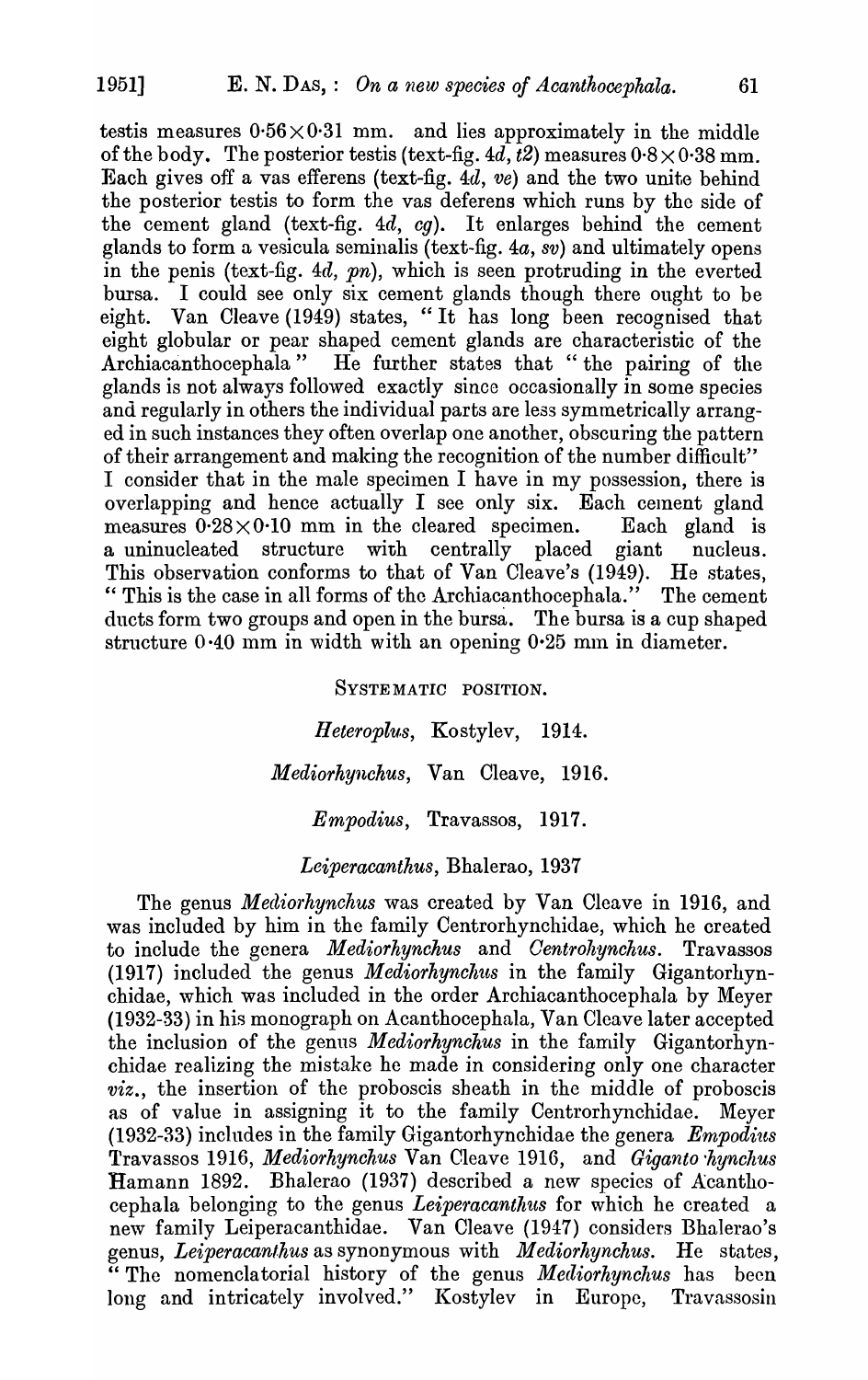South America and Van Cleave in North America worked independently on this genus. Kostylev (1914) described some species of Acanthocephala and assigned to a new genus, *Heteroplus.* Independently of Kostylev, Van Cleave (1916) created the genus *Mediorhynchus* for species of Acanthocephala which could be included in the genus *Heteroplus.* The genus name *Heteroplu8* was preoccupied and hence the species described by Kostylev (1914) and those described by Van Cleave (1916) were all included in the genus *Mediorkonchus* by Van Cleave 1916).

Travassos (1917) unaware of the work of Kostylev and of Van Cleave which have not been mentioned by him in the list of reference, described some Acanthocephala and assigned them to the genus *Empodius*, which he created. Later (1924), however, he accepted that the genus *Empodius*  was synonymous with the genus *Heteroplus.* Van Cleave (1947) states, " This attempt of revival of direct synonymy as a generic name is in open violation of Article 36 of the International rule of Zoological nomenclature of 1926." Be that as it may, the name *Heteroplus* was preoccupied and therefore all species included in this genus have to be included in the genus *Mediorhynchus*, the two genera being perfectly similar. Thus all species belonging to the genera *Heteroplus* (Kostylev, 1914), *Mediorhynchus* (Van Cleave, 1916) and *Empodius* (Travassos 1917) and *Leiperacantkus* (Bhalerao 1937) belong to the genus *Mediorkynchus,* Van Cleave, 1916.

Southwell and Macfie (1925) retained the genus *Empodius.* They said that Van Cleave disregarded completely the structure of the wall of the proboscis sheath. In *Mediorhynchus*, the proboscis sheath wall is composed of a single layer of muscle, whereas in *Heteroplus* and *Em*podius the wall has a double layer. Commenting on this Van Cleave (1947) states, "The individuals who have maintained that there is a double wall to the receptacle in forms ascribed to *Empodius*, *Heteroplus, Leiperacanthus* and some species of *Mediorhynchus* have been misled into interpreting a portion of the specialized musculature for retraction of the neck and front part of the trunk as an integral part of the receptacle. There is no distinction of any sort between the receptacle in *Mediorhynchus* and these forms which have been ascribed to other genera."

Meyer (1932-33) retains the genus *Empodius* commenting on this Van Cleave states, "The only feature which Meyer found available to distinguish between his two artificial groups of species were (a) texture of the egg membranes, (b) relative size of the body and (c) the relative degree of pseudosegmentation. Two of these features ( $b \& c$ ) are wholly quantitative and the third (a) the texture of the membranes, is probably more of a quantitative than qualitative distinction. Relative differences are very generally recognized as of not more than specific value in taxonomy". He further stated that the genus *Leiperacanthus* (Bhalerao 1937) is also a synonym of the genus *Mediorhynckus.* Van Cleave (1947), " The para-proboscidial sacs which Bhalerao regarded as "altogether" a new structure in the organization of the Acanthocephala" have been observed in many species of *Mediorhynchus* and were figured by Skrjabin in his drawing of *Mediorhynchus empodius*"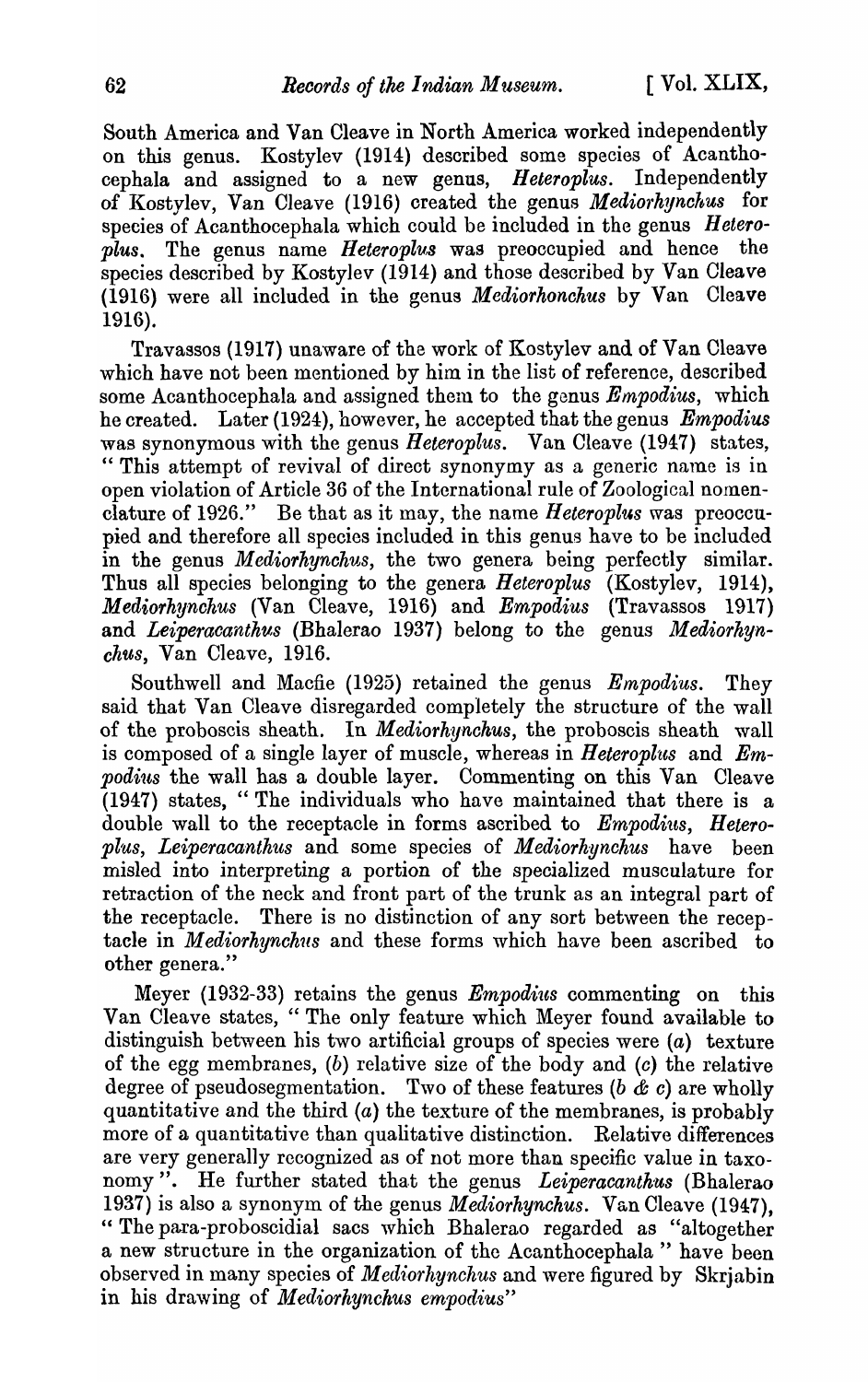Webster (1948) comments on Van Cleave's reasons for abolishing the genera *Empodius* Travassos (as amended by Meyer 1933) and *Leiperacanthus* Bhalerao (1937) as follows :- " Van Cleave failed to explain the structure and function of the paraboscidial sacs. He failed to examine specimens of *Mediorhynchus empodius* (Skrjabin, 1913) *Mediorhynckus giganteus,* Meyer, 1931, and *Leiperacanthus gallinarum* Bhalerao, 1937, each of which served as the type species or best studied species of genera recognized by such authorities as Meyer, 1933, Leiper (in Bhalerao, 1937) and Tubangui and Masilungan (1946)".

These controversies relating to the synonymy of *Empodius* and Leiperacanthus with *Mediorhynchus* are still undecided in considering these as synonymous.

(b) The characters of genus *Mediorky·nehus* (Van Cleave, 1916).

1. Acanthocephala of medium size.

2. Proboscis insertion near the middle of the proboscis wall.

3. Receptacle of a single walled muscular sac.

4. Invertors of proboscis passing through its wall some distance anterior to the posterior tip of the receptacle.

5, Central nervous system near the centre of the proboscis.

6. Cement glands, pear shaped, usually 8 in number.

7. Proboscis hooks of two distinct type, those anterior to the insertion with flask shaped roots, bases of roots broad, hooks on the posterior- .ptar not with reflected roots.

8. Embryos with three concentric membranes.

The worm described in this paper is characterised by the possession of all these characters except that the number of cement glands is found to be 6, but may be 8 for reasons already mentioned.

I have carefully compared the characters of this species with the characters of the species previously described in the genera *Empodius*, *Mediorhynchus* and *Leiperacanthus*, and I find that this is a new species, which I propose to designate *Mediorhynchus Passerus* sp. nov.

 $(c)$  Comparison of M. *passerus*, sp. nov. with other species:-

The species of *Mediorhynchus* (including the species of the genera *Empodius* and *Leiperacanthus*) fall into two distinct categories *viz.*, those in which hooks on the proboscis are arranged in longitudinal rows atleast on the anterior part of the proboscis and those in which they are arranged in spiral rows. To the first category belong the species:

*M. empodius* (Travassos, 1916, 1917), *M. robustus* (Van Cleave, 1916) M. grandis (Van Cleave, 1924), M. emberizae (Travassos, 1924), M. *pintoi* (Travassos, 1923, 1924,), *M. oswaldocruzi* (Travassos, 1923, 1924), M. *vaginatus* (Baer, 1925), M. zeosteropis (Travassos 1926), M. *mirablis* (Baer, 1925), *lJI. (Empodius) otidis* (Kostylev, *1914b), M. (Empodius) numidae* (Baer, 1925), *M.* (Leiperacanthus) gallinarum (Bhalerao, 1937), M. *garruli* (Yamaguti, 1939). The worm described belongs to the second category and in this group are included the species;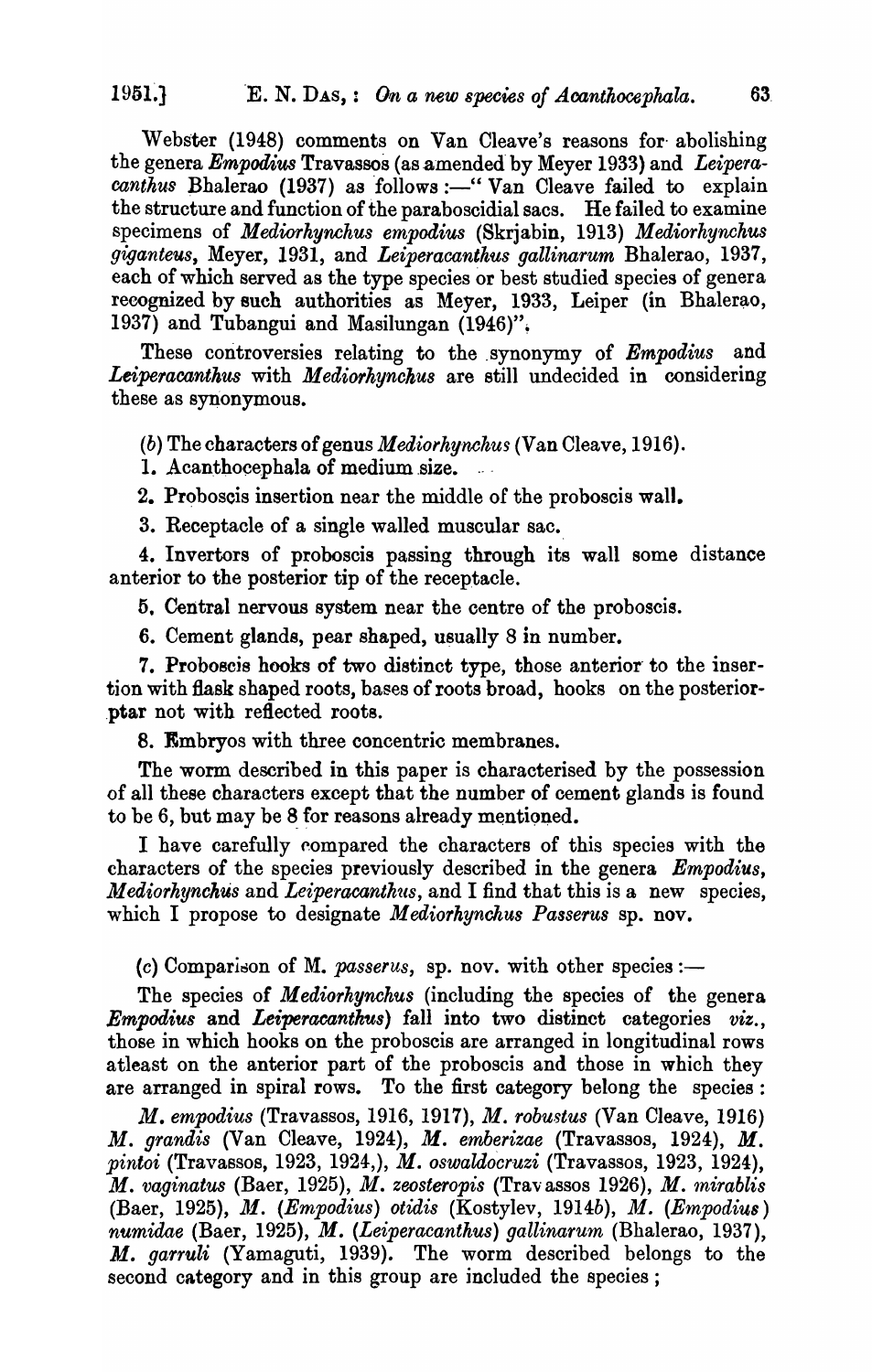# *Table indicating the important characters of* M. micracanthus M. tenuis M. (Empodius) taeniatus M. (Empodius) giaganteus *and* M. colini.

|                                   |                   | M. micracanthus<br>(Rudolphi, 1819)          | M.tenuis<br>(Meyer, 1931)                             | M. (Empodius) taeniatus<br>(Linstow, 1901).                                                | M. (Empodius) giganteus<br>(Meyer, 1931)         | M. colini.<br>(Webster, 1948)                     |
|-----------------------------------|-------------------|----------------------------------------------|-------------------------------------------------------|--------------------------------------------------------------------------------------------|--------------------------------------------------|---------------------------------------------------|
| Body dimensions                   | ç                 | $20 \text{ mm}$ long<br>0.75 mm max. breadth | 30 to 33 mm long<br>$0.5$ to $0.75$ mm max<br>breadth | $Q$ and $Q$ almost of equal<br>size, 90 to 115 mm.<br>$2.5$ to 3 mm max. long.<br>breadth  | $110 \text{ mm}$ long<br>2 mm max. breadth       | $24$ to $31$ mm long<br>$0.6$ to 1 mm broad.      |
|                                   | ය.                | Not known                                    | 12 mm long<br>$0.5$ mm max. breadth                   |                                                                                            | 35 mm long                                       | Not known                                         |
|                                   | Anterior segment  | $0.3$ mm $\times$ 0.25 mm                    |                                                       |                                                                                            |                                                  |                                                   |
| Proboscis<br>dimen-<br>sions      | Posterior segment | $0.12$ mm $\times$ 0.355 mm                  | $0.65$ mm total length<br>$0.35$ mm max. breadth      | $0.86$ mm total length<br>$0.4$ mm max. breadth                                            | $0.35$ mm total length.<br>$0.4$ mm max, breadth | length<br>$292 \mu$ total<br>288 µ max. breadth   |
| Number of<br>rows<br>and hooks    | Anterior segment  | 8 spiral rows;<br>9 to 10 hooks in each row  | 12 to 14 spiral rows;<br>9 hooks in each row          | 6 spiral rows;<br>5 hooks in each row                                                      | 8 spiral rows;<br>9 hooks in each row            | $12$ spiral rows;<br>7 hooks in each row          |
|                                   | Posterior segment | 16 spiral rows:<br>3 to 4 hooks in each row  | 25 spiral rows:<br>10 hooks in each row               | 12 spiral rows:<br>16 hooks in each row                                                    |                                                  | 48 longitudinal rows;<br>3 to 4 hooks in each row |
| Size of hooks                     | Anterior segment  | $0.175$ mm long                              | Not known                                             | Not known                                                                                  | Not known                                        | $31\mu$ to $35\mu$                                |
|                                   | Posterior segment | Not known                                    | Not known                                             | Not known                                                                                  | Not known                                        | $\left 26\,\mu\right.$ to $28\,\mu$               |
| Proboscis<br>sheath<br>dimensions |                   | $0.65$ mm long                               | Not known                                             | Not known                                                                                  | 1 mm long                                        | $1.08$ to $1.25$ mm long<br>274 u max. breadth    |
| Lemnisci dimensions               |                   | $3.2$ mm long                                | $3.5$ mm long                                         | Not known                                                                                  | 4 mm long                                        | $3.48$ to $3.56$ mm long                          |
| Size of embryo                    |                   | $0.05$ mm $\times$ 0.026 mm                  | l0∙06 mm×0∙037 mm                                     | $0.1$ mm $\times$ 0.04 mm                                                                  | $0.066$ mm $\times 0.034$ mm                     | $18u \times 217$                                  |
| Host                              |                   | <b>Birds</b>                                 | Saxicola bimaculata                                   | Numida ptilorhyncha N.<br>rickwae, Otis tarda, O.<br>macquenii, Oedicane-<br>mus crepitans | Maleagris gallopavo                              | <b>Colinus</b><br>virginianus tex-<br>anus        |
| Locality                          |                   | Europe                                       | Egypt                                                 | Africa                                                                                     | Dutch East Africa                                | <b>Texas</b>                                      |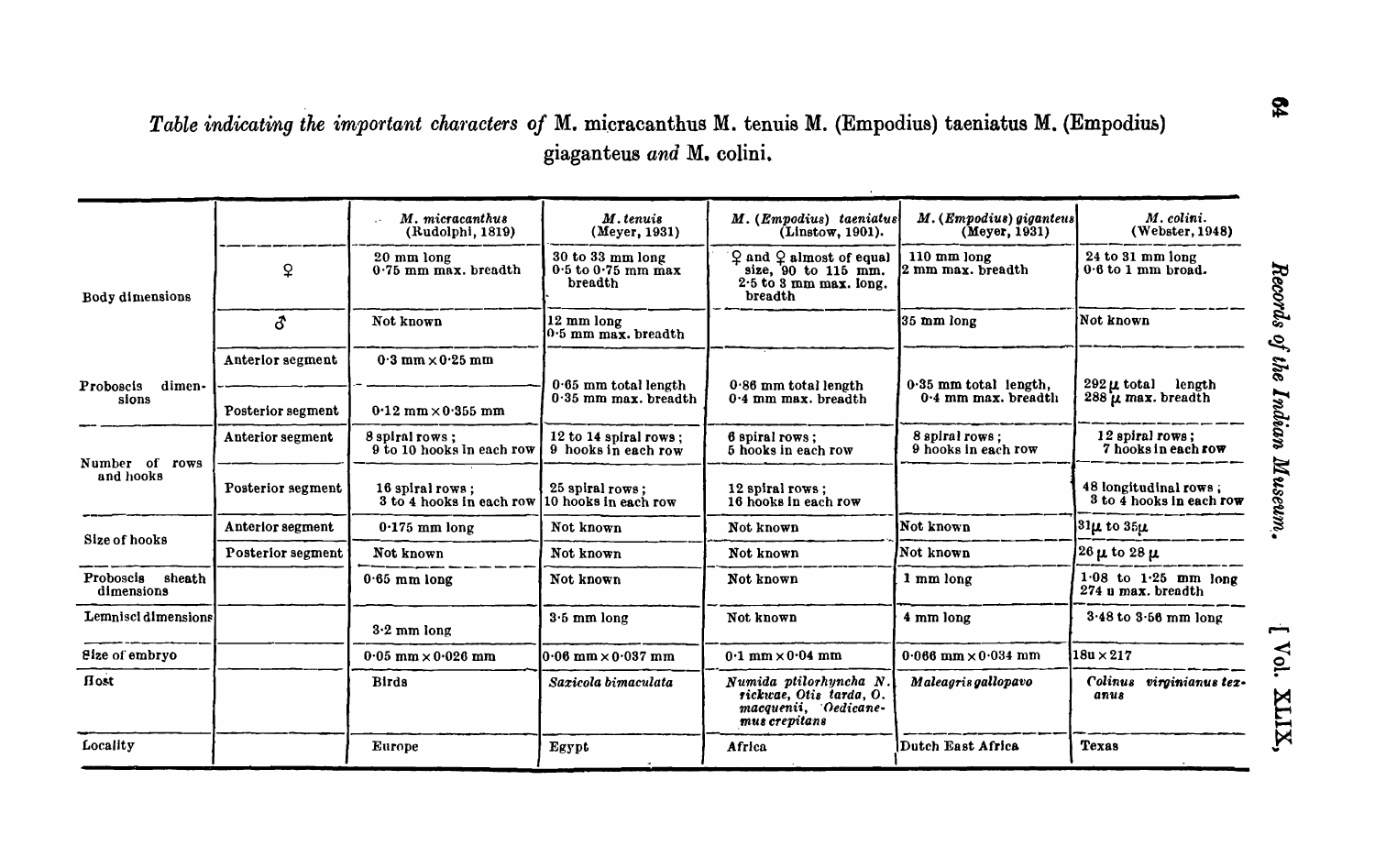The species described in this paper does not resemble any of the foregoing known forms in its body length, in the number of hooks in each row, in the size of hooks where known and in the size of the embryo. These differences taken together justify the creation of a new species for this form for which I propose the name *Mediorhynchus passerus.*  The specific diagnosis of this species is given at the beginning of the description.

The cotypes are deposited in Zoological Survey of India, Calcutta (Reg. No. W. 3773/1).

 $Host:$  *Passer domesticus indicus.* 

*Locality.-Amraoti,* Berar, India.

#### ACKNOWLEDGMENTS.

This work was carried out at Vidarbha Mahavidyalaya, under the guidance of Dr. M. A. Moghe, Principal of this college, to whom I am greatly indebted for help at every step of my work. I am also grateful to Prof. K. V. Varadpande, Head of the Biology Department for giving me various facilities to collect the material. Thanks are due to Dr. B. S. Chauhan of the Zoological Survey of India and Prof. A. Gopalkrishna, college of Science, Nagpur, for having sent me certain relevant literature.

## REFERENCES.

- BHALERAO, G. D., 1937.- " On a remarkable acanthocephala from a fowl in India". *Proc. Zool. Soc. London*, II, pp. 199-203.
- KOSTYLEV, N., 1914.<sup>-Ein</sup> Beitrag zur Anatomie von *Gigantorhynchus otidis* Miesch. *Oentralbl. Bakt.* LXXII. pp. 531-536.
- MEYER, A., 1931.-Neue Acanthocephalen aus dem Berliner Museum. Begrundung eines neuen Acanthocephlensystems auf Grund einer Untersuchung der Berliner Sammlung. *Zool. Jahrb.,*  LXII, pp. 53-108.

----, 1932-1933.-Acanthocephala. *In Bronn's Klassen untJ Ordungen des Tierreichs.* 

- SOUTHWELL, T. & MACFIE, J. W. S., 1925. On a collection of Acanthocephala in the Liverpool School of Tropical Medicine. *Ann. Trop. Med. and Parasi.* XIX, pp. 141-184.
- TRAVASSOS, L., 1917.—Contribuicoes para o conhecimento da fauna helmintolojica brazileira. VI. Revisao dos Acantocefalos brazileiros Parte 1. Fam. Gigantorhynchidae, Hamann 1892. Mem. I *nst, Oswaldo Oruz* IX, pp. 5-62.
- ---I924.-Contribuicoes para 0 conhecimento da fauna helminthologica brasileira. XVII. Revisao dos Acanthocephalos brasileiros. 1. Famil. Giganthorhynchidae Hamann, 1892 Supplemento. *Mem. [nst. Oswaldo Oruz* XVII, pp. 365-375.
- TUBANGUI, M. A. & MASILUNGAN, V. A., 1946.-- On two Acanthocephala from the Philippines. J. *Parasitol.* XXXII, pp. 154-155.